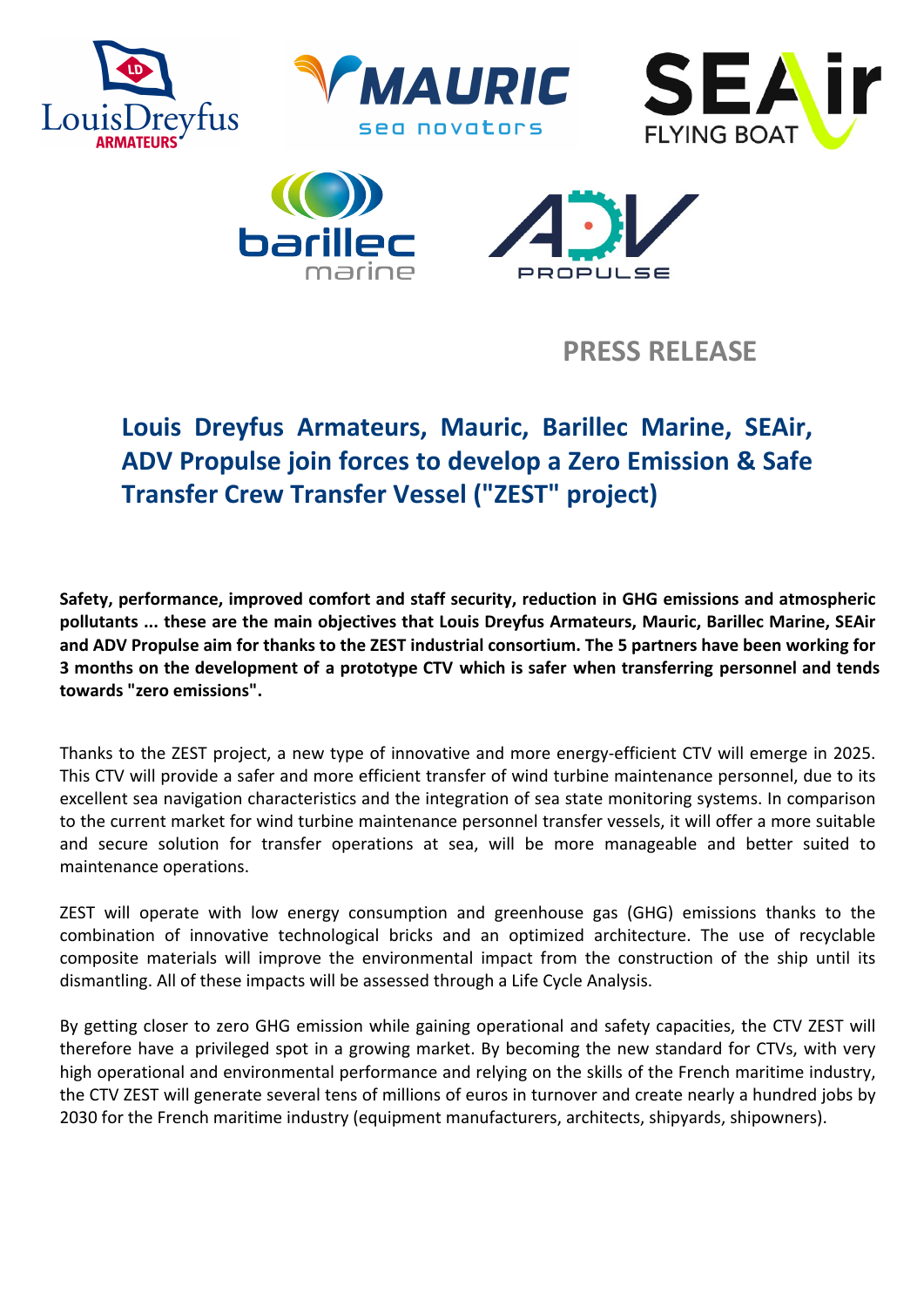





## **The project milestones**

Thanks to the establishment of this consortium, the design studies of the ship and the associated technological bricks are currently being carried out, in parallel with a technical and economic study.

#### **The technological building blocks of the project are as follows:**

- An innovative CTV architecture with foils;
- Innovative trochoidal thrusters;
- The integration of "Zero emission" GHG energy system solutions;
- An innovative energy consumption management system;
- A wave monitoring and floating object detection system;
- Depending on market needs, an adapted dynamic positioning system.

At the end of this study phase, the consortium will aim for a first commercial order which will allow the construction of a demonstrator. This demonstrator will be tested in real conditions over a period of 6 months to validate its level of operational safety and its technical, economic and environmental performances.

The technological bricks developed within the framework of this project will be suitable for CTVs or other types of ships. Indeed, ZEST is only one possible application for these technological bricks and will thus be a showcase demonstrating their efficiency in a context of pressing constraints to reduce the carbon footprint of maritime activities.

#### **About Louis Dreyfus Armateurs :**

#### Project coordinator

The Louis Dreyfus Armateurs Group offers players in the maritime world innovative industrial solutions adapted to their needs, and integrated services ranging from the design and management of ships to maritime operations in the fields of dry bulk transport, logistics and marine industrial solutions. Present worldwide with more than 2,600 employees and around 100 vessels, LDA is a French family-owned group.

#### **About Mauric :**

#### Scientific coordinator

MAURIC, subsidiary company of ECA GROUP, is a European leader of naval architecture and marine engineering, designing, for shipyards and shipowners, military and professional vessels in the range between 10m and 150m. MAURIC develops since 1945 innovative ship designs with high operational and environmental performances. MAURIC designed the LOUIS DREYFUS ARMATEURS' CTVs that will operate in the Saint-Nazaire Offshore windfarm. MAURIC will be the architect of the ZEST CTV and the integrator of the key technologies developed by the partners of project answering to the requirements of LOUIS DREYFUS ARMATEURS and the Offshore Wind Energy market.